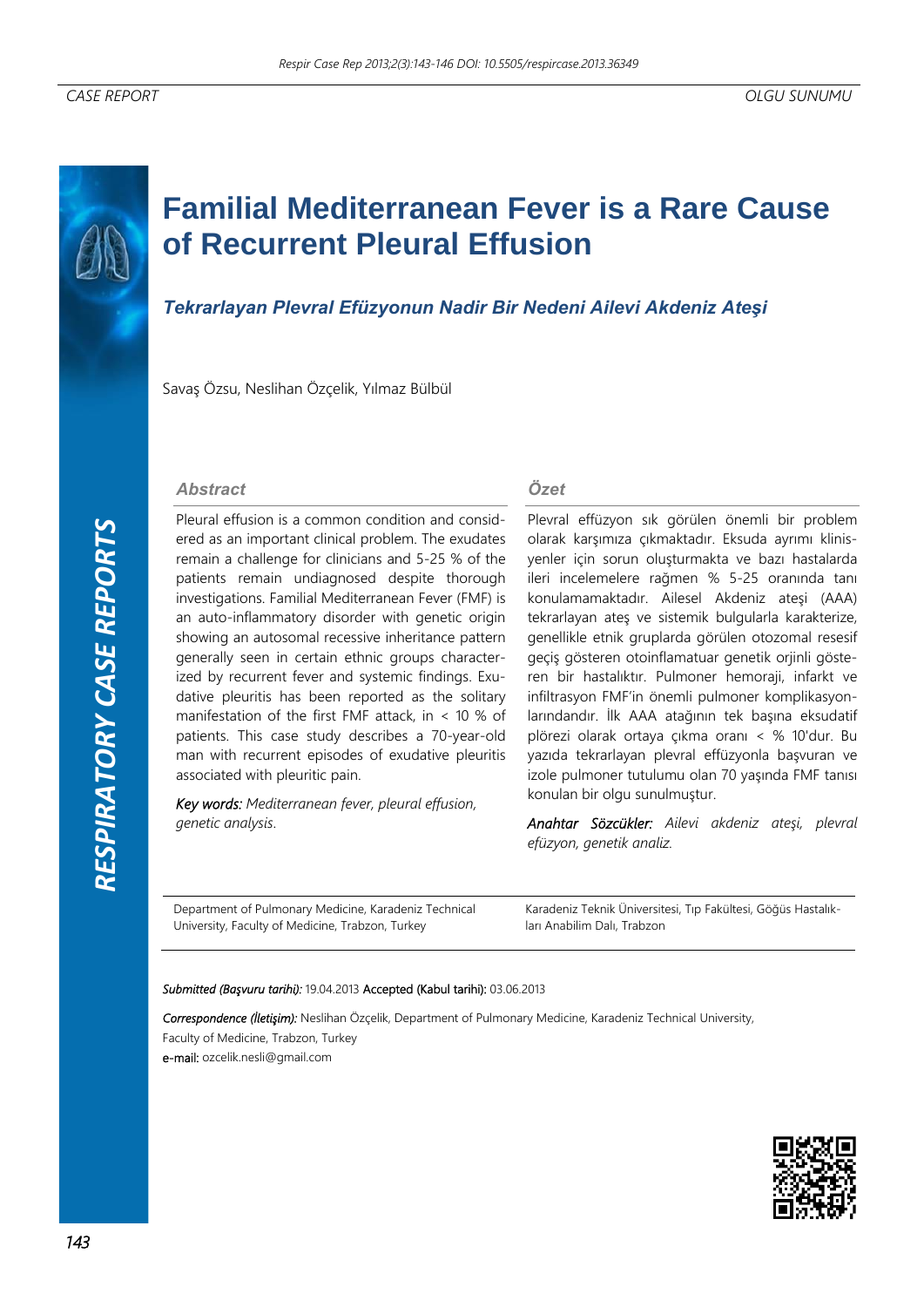Pleural effusion is a common condition and is considered an important problem. The primary evaluation in pleural effusions is the distinction between transudates and exudates. The exudates remain a challenge for clinicians and 5-25 % of the patients remain undiagnosed despite thorough investigations (1).

Familial Mediterranean Fever (FMF) is an autoinflammatory disorder with genetic origin showing an autosomal recessive inheritance pattern generally seen in certain ethnic groups characterized by recurrent fever and systemic findings. The major complications of FMF include pulmonary hemorrhage, infarction, and infiltration (2). The cause of admission to the hospital is pleuritis in <10 % of the cases, and the occurrence rate of pleuritis increase to 30-40 % in recurrent episodes (2-5). The current article reports a case admitting to the hospital with recurrent pleural effusion and isolated pulmonary involvement diagnosed with FMF.

# CASE

A 70-year-old patient was admitted to our polyclinic in February 2010 with complaints of coughing and chest pain. The history of the patient included smoking (22 pack-years), coronary artery disease, and employment in a dye factory. The physical examination revealed no findings except decreased breath sounds at the left lung base.

The chest x-ray radiography showed increased opacity in the lower left zone. Routine laboratory investigations indicated no pathological findings except increased Ddimer levels. Spiral thorax tomography was performed. The tomography was not consistent with pulmonary embolism. Pleural effusion and associated atelectasis was detected in the left lung. The thoracentesis revealed pleural exudate with glucose: 29 mg/dL, total protein: 2.9 gr/dL, albumin: 1.7 gr/dL, LDH: 1004 U/L, and 58 % neutrophils. The exudate was negative for acid-fast bacillus (AFB), tuberculosis polymerase chain reaction (PCR), and tuberculosis culture, and adenosine deaminase was 41 U/L. The abdominal ultrasound was normal. Echocardiography revealed an ejection fraction of 60 %, pulmonary artery pressure of 30 mmHg, and no pericardial effusion. The patient was re-admitted in December 2010 complaining of left side pain. The investigations revealed recurrent left pleural effusion. The thoracentesis was consistent with exudate including 55 % neutrophils. Thoracoscopic biopsy was performed as a further investigation. Pathology results were consistent with chronic inflammatory infiltration and fibrotic thickening in the pleura. No specific diagnosis was made and the patient was taken into follow-up for idiopathic pleuritis.

The patient was re-admitted in November 2012 with right side pain persisting for 2 weeks. The chest x-ray radiography showed bilateral pleural effusion extending to the right central zone with closure on the left sinus (Figure 1 and 2). Thoracentesis revealed pH: 7.24, glucose: 78 mg/dL, total protein: 3.8 gr/dL, albumin: 2 gr/dL, lactate dehydrogenase (LDH): 428 U/L, and 66 % lymphocytes. Further laboratory investigations were negative for collagen tissue markers, rheumatoid factor, anti-CCP (anti-cyclic citrullinated peptide antibodies), and immunoglobulins and thyroid function tests were within normal limits. The detailed anamnesis revealed that the patient had a son with Familial Mediterranean Fever. The subsequent genetic analyses were positive for M680I G>C heterozygosity. The patient was diagnosed with FMF, and 1.5 mg/day colchicine was initiated. Significant regression was detected in pleural effusion after 20 days of treatment (Figure 3).



*Figure 1: Contrast-enhanced chest CT scan showing a right-sided pleural effusion.*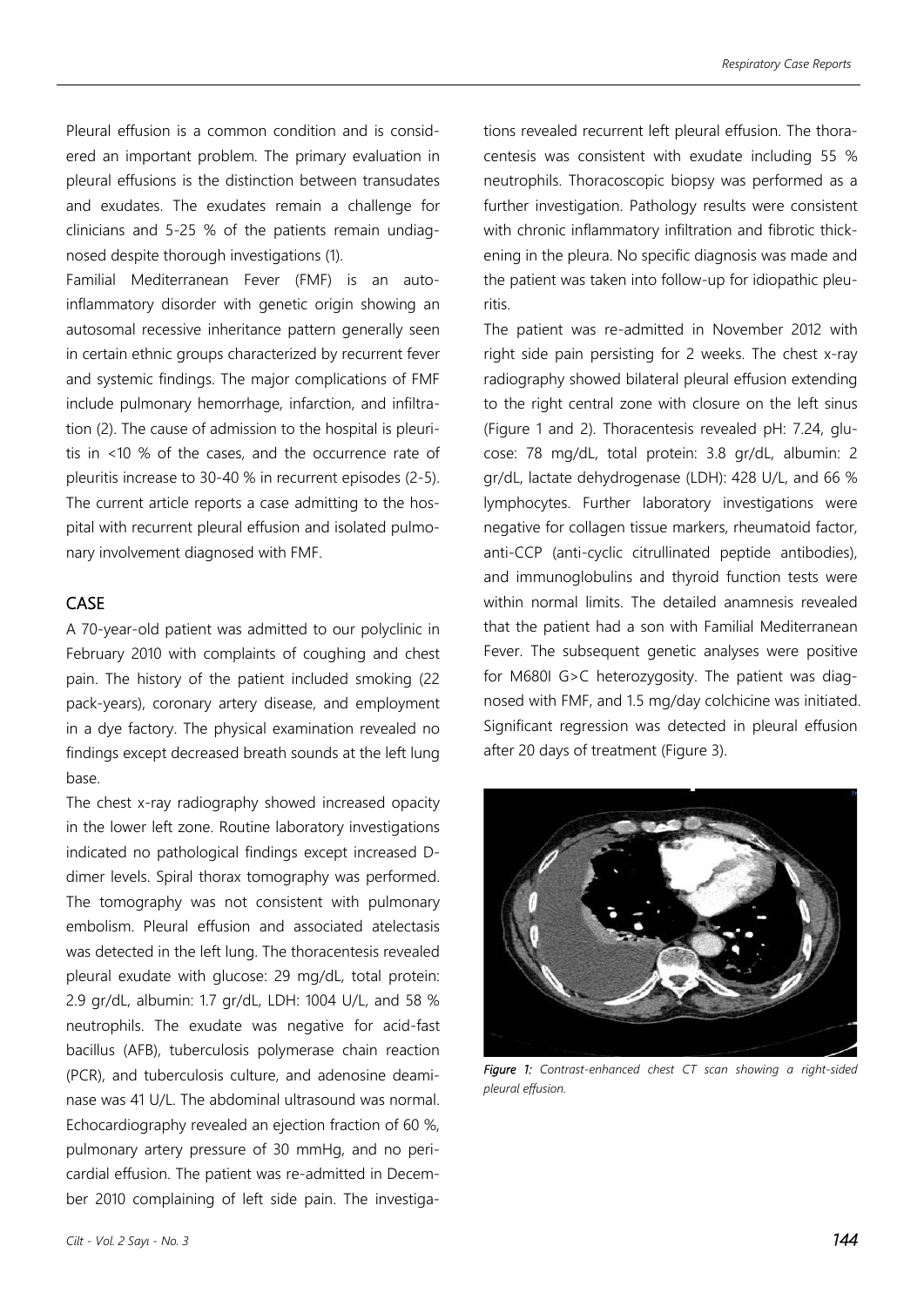

*Figure 2 The x-ray showing a right–sided pleural effusion.*



*Figure 3: The x-ray showing regressed right-sided pleural effusion.*

## **DISCUSSION**

FMF is characterized by recurrent fever and polyserositis, generally with an onset during childhood. A majority of the patients receive the diagnosis by 20 years of age. The proportion of patients diagnosed after the age of 50 years was found to be 5 % in a series of 400 cases (6). Similar to our case report, the literature indicates that patients with isolated pulmonary findings receiving FMF diagnosis are usually older than 50 years of age (7,8).

FMF is a systemic disorder commonly associated with fever and abdominal pain. While 95 % of FMF patients experience abdominal pain, 25 % of them may present with fever alone (3). Various pulmonary findings have been reported in patients with FMF. These include hemorrhage, pulmonary embolism and infiltration, pleuritis, and malignant mesothelioma (2). Pleural effusion is reported in 30-40 % of patients with FMF (2,4). The reported cases are usually diagnosed following recurrent pleural effusions (3,7,9). Physical examination and imaging findings are commonly non-diagnostic in these patients (3). Pleural effusion is commonly onesided and resolves spontaneously within a few days. Pleural friction rub and transient minimal pleural effusion are found only in a small portion of attacks. Recurrent chest attacks are associated with pleural thickening and adhesions in some patients, and rarely, with chronic obliteration of the costophrenic sinus (2). The characteristics of pleural fluid have not been described in detail, but an older study stated that the pleural fluid contains predominantly polymorphonuclear leukocytes (3). The pathogenesis of the attacks remains obscure, but the associated painful manifestations are known to result from a massive influx of polymorphonuclear neutrophils and inflammation of the serosal membrane at the affected sites (2). Similar to our case report, Katsenos and colleagues report lymphocytic pleuritis in the pathological evaluation of the pleural exudate in a 30-year-old patient with FMF. As in our study, they also rule out the other possible reasons with thoracoscopic biopsy (3). Interestingly, pericarditis is found in only <1 % of the patients with FMF. FMF diagnosis is based on clinical assessment and pleural involvement is considered as one of the major criteria (2). Genetic diagnosis is limited to only 60 % of the patients that are diagnosed genetically (5).

FMF patients usually exhibit a good response to colchicine treatment. There is no precise data on the treatment period, but two or three months treatment can be administered Pleural involvement does not require additional treatment. However, if left untreated, these patients may progress to renal and pulmonary amyloidosis and pleural thickening. Renal amyloidosis is the most important and life threatening complication in patients with FMF. One of the most important characteristics of FMF-associated amyloidosis is the occurrence of renal complications without febrile attacks (8).